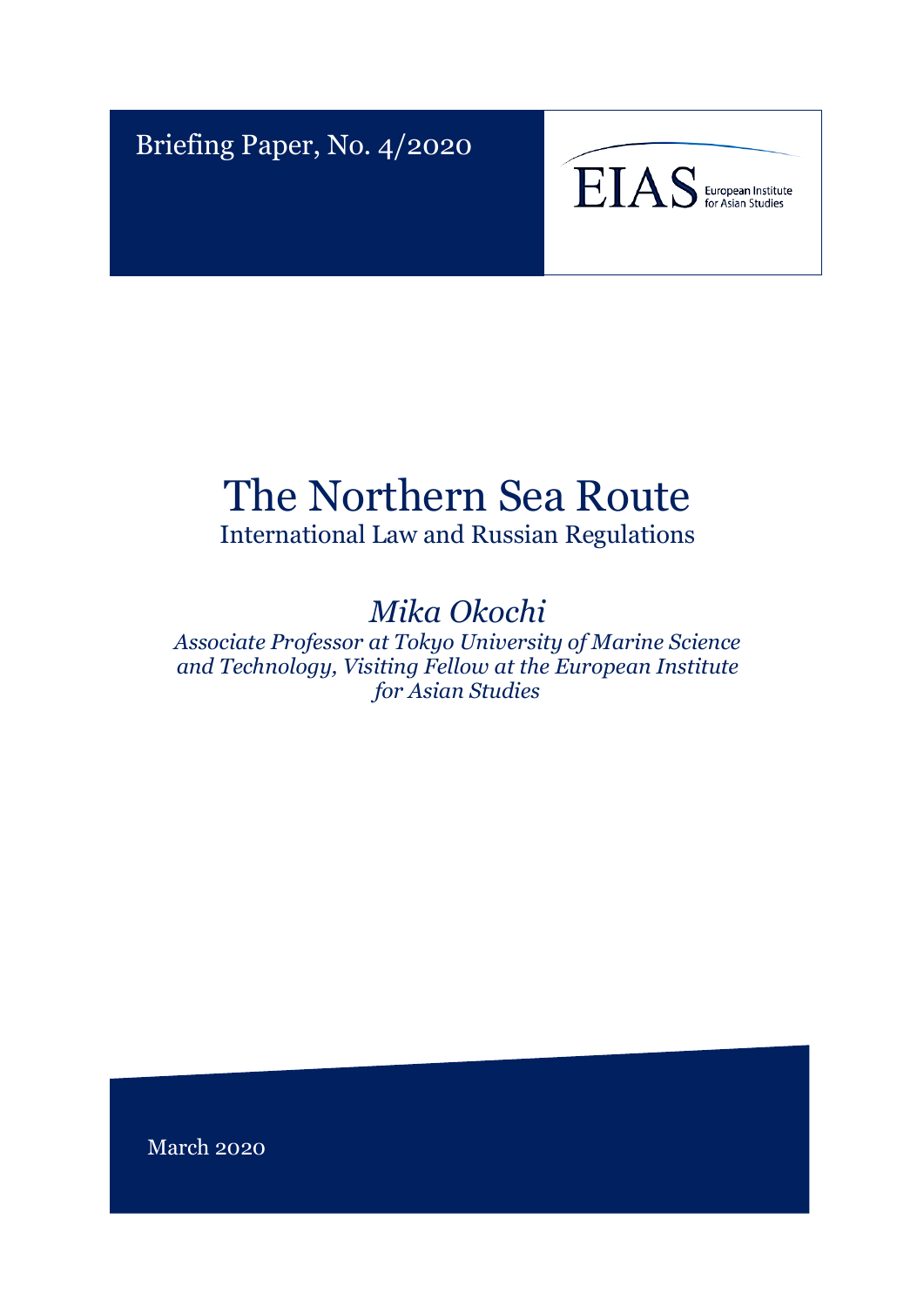### Abstract

This paper aims to clarify the EU's contribution to the establishment of the Arctic order. In forming Arctic policy and legal order, it is essential to examine current international and Russian domestic laws, which practically control the shipping route through the Arctic Sea, i.e. the Northern Sea Route (NSR). Discussions of those laws would indicate how the EU can contribute to a safe and sustainable use of the NSR, and form a stable Arctic order. The points that necessitate further discussion are (i) the legal status of the NSR and (ii) correlations between international and Russian domestic laws for the safe transportation of nuclear materials. A comprehensive legal system applicable to the NSR and the Arctic will be further shaped by coordinating international and domestic laws. Two conclusions can be drawn from the discussions. First, a possible theoretical EU contribution to the shaping of the Arctic order lies in verifying the relationship between international law and Russian regulations so that the NSR and the Arctic order will also benefit the EU. Second, a practical aspect of the EU's involvement in the shaping of an Arctic order is that the EU can contribute by providing reliable navigation capabilities that cover the Arctic region. The NSR needs to address technological issues, e.g. anti-spoofing measures, to maintain regular operation of GNSSs such as GLONASS. Consequently, the EU can cooperate with Arctic states in order to harmonize these rules and contribute to a safe, stable and sustainable Arctic regional order.

*Keywords: The Northern Sea Route, Arctic Policy, Nuclear Material, Safe Transport, Russia*

*Briefing papers published by the European Institute for Asian Studies are summaries of facts which are related to a certain issue and often include a proposed course of action. This paper expresses the views of the author(s) and not of the European Institute for Asian Studies.*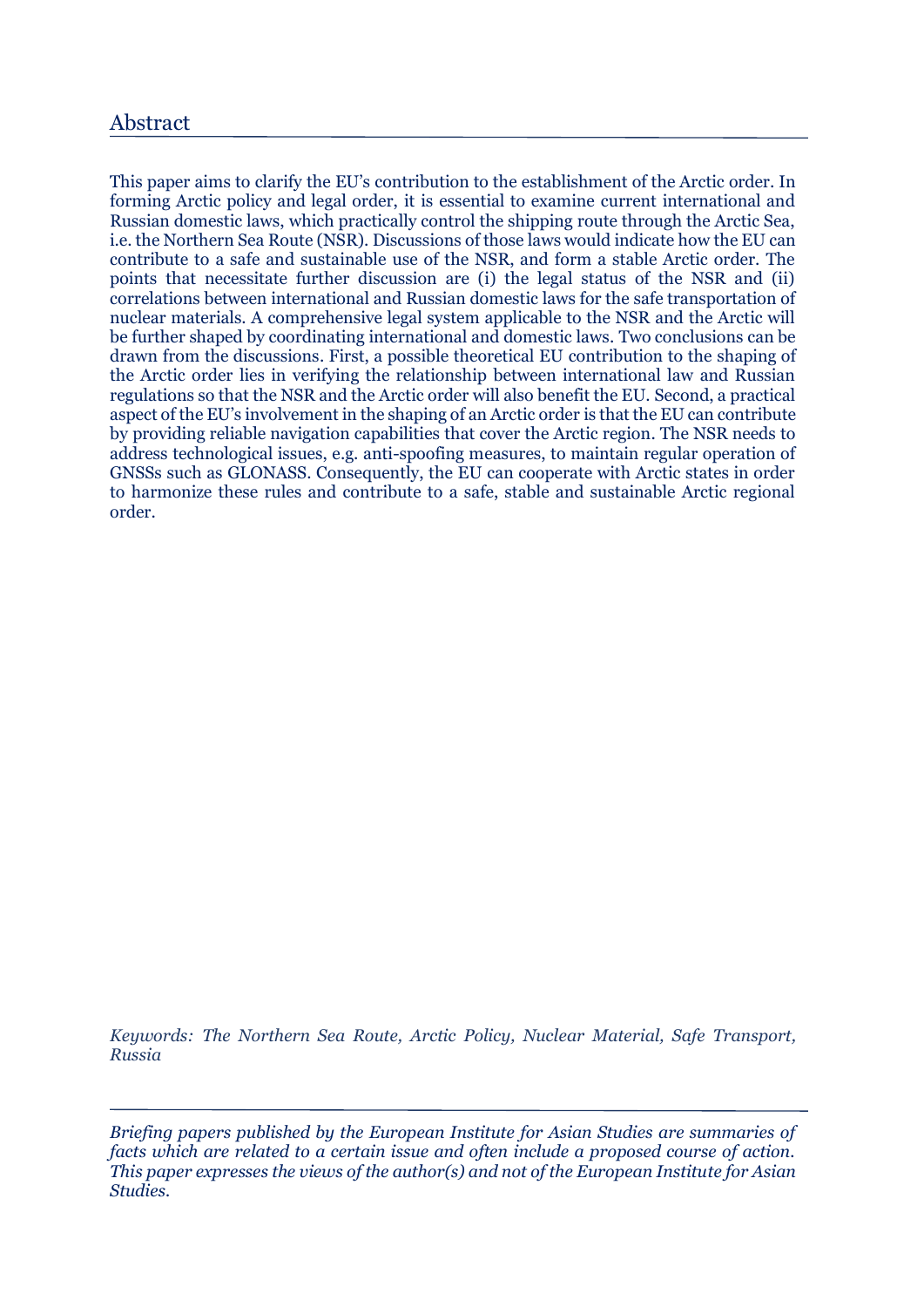#### 1. Introduction

The 2016 Joint Communication on an integrated European Union policy for the Arctic clarified the EU's strategic interest in the establishment of a safe, stable and sustainable Arctic regional order under the rule of international law. In forming Arctic policy and legal order, it is essential to examine the content of current international and Russian domestic laws, which practically control the shipping route through the Arctic Sea, i.e. the Northern Sea Route (NSR).



The Water Area of the Northern Sea Route by the NSRA Source: http://www.nsra.ru/en/ofitsialnaya\_informatsiya/granici\_smp.html

Indeed, Russia has a leading role in regulating navigation in the NSR. For instance, as the peak of the 2020 NSR shipping season approaches, a nuclear-powered icebreaker for the Russian state nuclear power corporation Rosatom, the *Arktik*, is nearing completion. A Floating Nuclear Power Plant (FNPP), *Akademik Lomonosov* was also towed from Murmansk to Pevek in Northeastern Russia to enhance power supply. For exploitation and transportation of oil and gas within the Arctic region, nuclear-powered icebreakers and FNPPs may prove helpful.

Consequently, the NSR, which is the shortest shipping route connecting Europe and Asia, is standing at the crossroads of safe and sustainable use, by shouldering the task of transporting dangerous materials such as oil, Liquefied Natural Gas (LNG) and nuclear materials. At the same time, the NSR is not yet fully open for merchant vessels carrying EU member states' flags, since the legal status of the NSR is not yet determined in international law treaties. Those arguments concerning the NSR lead to the question of how the EU can shape the Arctic order so as to benefit from stable and secure energy transportation routes via the NSR.

In shaping the Arctic order, it is worthwhile to consider current international and Russian domestic laws relating to the NSR and safe transport of dangerous materials, nuclear ones in particular, which are subject to meticulous rules. Discussions of those laws would indicate how the EU can contribute to a safe and sustainable use of the NSR, and form a stable Arctic order. The points that necessitate further discussion below are (i) the legal status of the NSR and (ii) correlations between international and Russian domestic laws for the safe transportation of nuclear materials.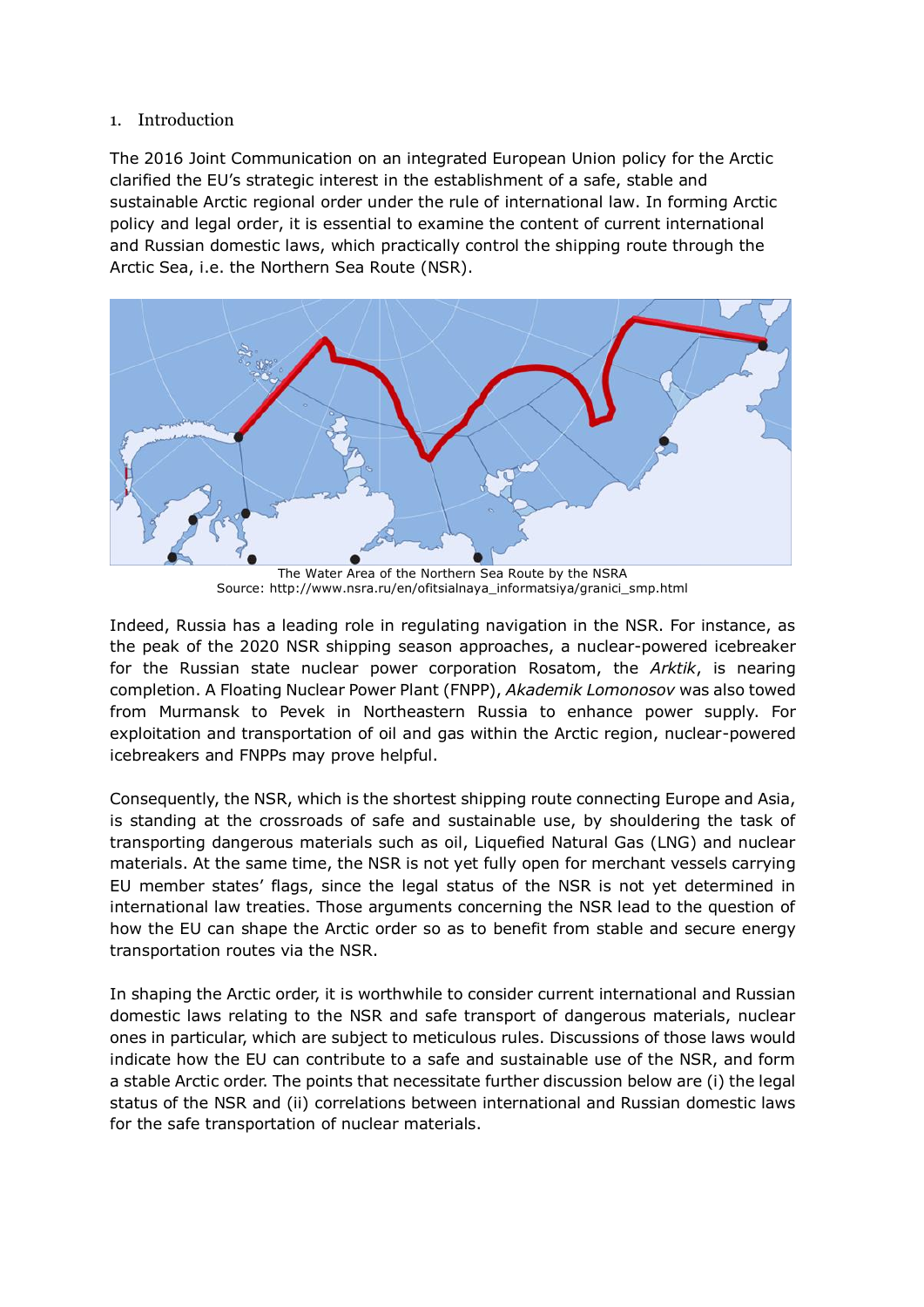#### 2. The Legal Status of the Northern Sea Route

In the first place, the legal status of the NSR is closely intertwined with *the legal status of the Arctic Sea*. Here Russia has woven an assertion of its sovereign waters based on legal theories, i.e. internal waters, historic waters and the sector principle. In such cases, *baselines* (low-water lines along the coast used for measuring the breadth of territorial waters) are crucially important, since they enable water areas to the landward side to be placed under Russian sovereignty. Furthermore, *historic waters* can also be recognised as *internal waters*. Meanwhile, the *sector principle*, by which lands and islands located between lines of longitude between the easternmost and westernmost parts of the coastline to the North Pole fall under Russian sovereignty, has not been widely accepted by international legal practitioners.

Alongside these theoretical assertions, Russian domestic law subtly shifted from claiming sovereignty in the Arctic Sea, to a more functional role enabling safe navigation in the NSR. For example, Article 14 of the Russian Federal Act on internal maritime waters, territorial sea and the contiguous zone of the Russian Federation of 1998, describes the NSR as "the historical national unified transport of communication of the Russian Federation in the Arctic". It is clear that the NSR is considered as one inseparable historical unit of transport in spite of the legal status of the water areas where it is located. Later, the area of the NSR was defined as "a water area adjoining the northern coast of the Russian Federation, including internal sea waters, territorial sea, contiguous zone and exclusive economic zone of the Russian Federation" by the Federal Law on Amendments to the Merchant Shipping Code, in 2012. This definition reflects the classification of water areas from the United Nations Convention on the Law of the Sea (UNCLOS) of 1982, apart from full sovereignty. These laws were coherently enacted in accordance with international law, which is a component of the Russian legal system since the 1993 Constitution.

Further speaking, an oft-cited supporting evidence for Russian regulations, Article 234 of UNCLOS authorises coastal states with the right to enforce laws and regulations to prevent marine pollution in "ice-covered areas", which includes the NSR. For these sea areas, the International Code for Ships Operating in Polar Waters (Polar Code) requires vessels to follow a stringent criteria of design, equipment and rescue. To adhere to the Polar Code, the coastal state's authority, e.g. the Northern Sea Route Administration (NSRA) has been tasked with the responsibility to ensure safe navigation, through permission for navigation, icebreaker assistance, pilot assistance and radio communication between ships and the NSRA. Such responsibilities were transferred to Rosatom under the Federal Law in 2018.

In summary, Russian regulations strengthen *de facto* coastal state control over the NSR, although the legal status of the NSR and the Arctic Sea is not made clear in these regulations. An overview of the regulatory structures of the NSR concerning safe transport of nuclear materials can clarify the Russian regulations' significance in the creation of an international order for the NSR and the Arctic Sea.

#### 3. Correlations between International and Russian Domestic Laws

The second point of discussion covers how and which Russian domestic regulations correlate with international law and thus determine the legal status of the NSR.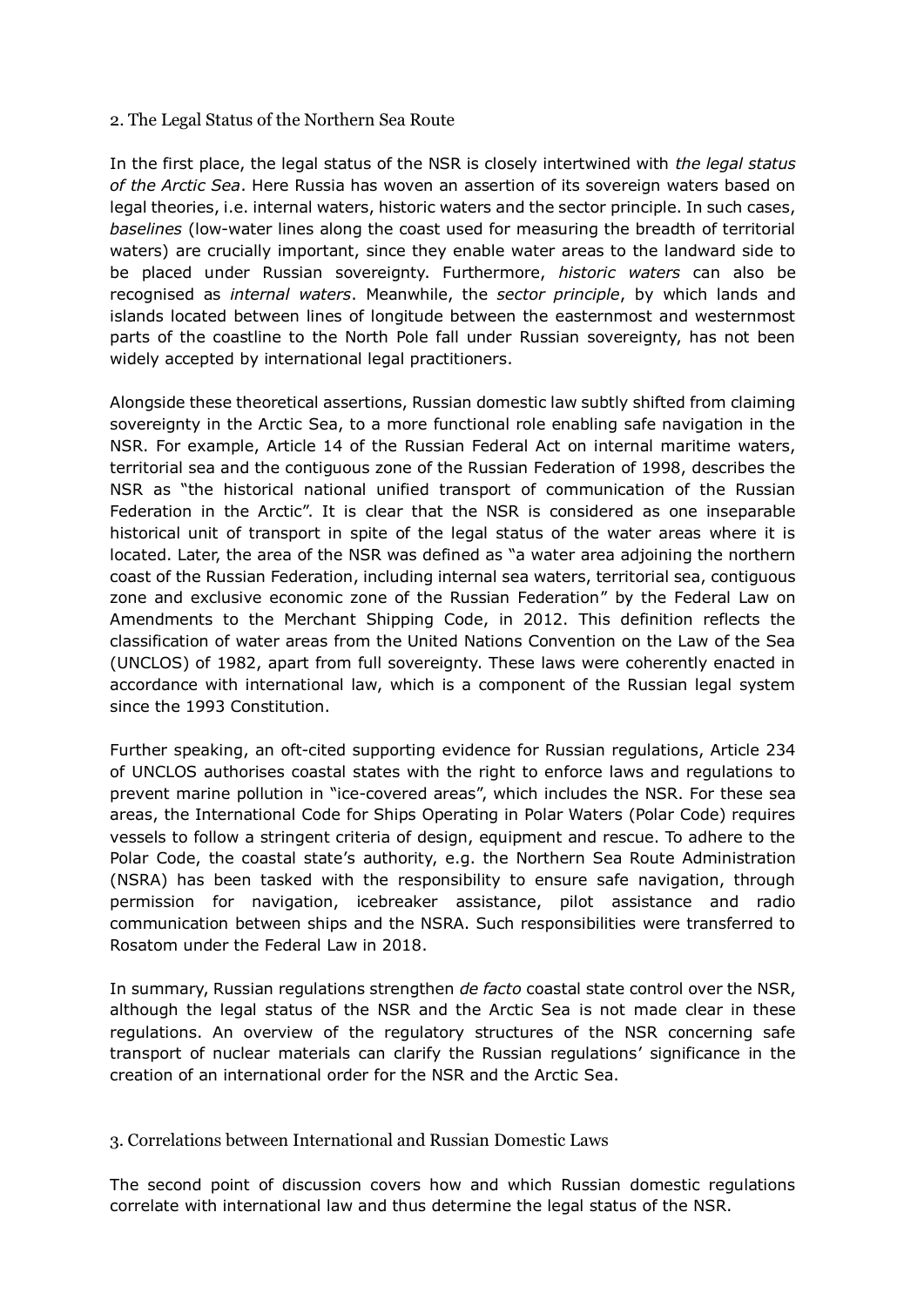The *regulatory structures of the NSR are multi-layered*, consisting of treaties, nonbinding international standards and Russian laws. Furthermore, the transport of nuclear materials is being discussed in an issue-centric manner under the auspices of the International Maritime Organization (IMO) and the International Atomic Energy Agency (IAEA). Within this multi-layered legal mechanism, the Russian authoritative entity maintains effective controls over the NSR.

As an example, the UN lists classes of dangerous goods in a Recommendation (the socalled Orange Book, a guidance document developed to harmonise dangerous goods transport regulations) where nuclear materials are categorised as class 7. The IAEA then oversees the transport of nuclear materials following their regulations. Finally, the IMO edits the International Maritime Dangerous Goods Code (IMDG Code). The IMDG Code contains the Code for the Safe Carriage of Irradiated Nuclear Fuel, Plutonium and High-Level Radioactive Nuclear Waste in Flasks on board Ships (INF Code), which stipulates transport methods and designs of vessels. As a result, each state enacts domestic legislation implementing these international standards in order to fulfil obligations prescribed by the International Convention for the Safety of Life at Sea (SOLAS).

The above characteristics of the complicated international legal mechanism are likewise reflected in the Russian legal structure. Russian domestic control over the safe transport of nuclear materials is ought to be placed under the international legal mechanism. The Federal Law on the Use of Atomic Energy of 1995 prescribes construction and operation of vessels with nuclear installations and radiation sources to follow the IAEA's regulations. In compliance with this Federal Law, Russian domestic regulations demand safety measures such as the construction and certificates of packages. Furthermore, physical protection of nuclear materials requires protective measures include the setting up of a security plan to prevent unauthorised actions, delaying intrusion and neutralizing violators.

Thus, from theoretical and practical standpoints, Russian regulations are significantly effective in creating a Russia-led Arctic order. On the other hand, an integrated order applicable to both the NSR and the Arctic is still under dispute. Such a newly emerging order might absorb non-binding international standards and domestic regulations. At the same time, they can also become mandatory by their incorporation into treaties.

#### 4. Conclusion

Two conclusions can be drawn from the discussions on the legal status of the NSR. First, a possible theoretical EU contribution to the shaping of the Arctic order is that under current international law, it is difficult to clearly define which Russian regulations constitute a violation of international law or whether they could develop into binding rules. Therefore, it is imperative to categorise Russian domestic regulations item by item (e.g. two-way routes, permission of entry and reporting to the NSRA at noon Moscow time, etc.) in comparison to the international legal order making process. The EU should verify the relationship between international law and Russian regulations so that the NSR and the Arctic order will also benefit the EU.

Second, a practical aspect of the EU's involvement in the shaping of an Arctic order is that the EU can contribute to providing reliable navigation capabilities that cover the Arctic region. For instance, in ensuring safe navigation, vessels must rely on Global